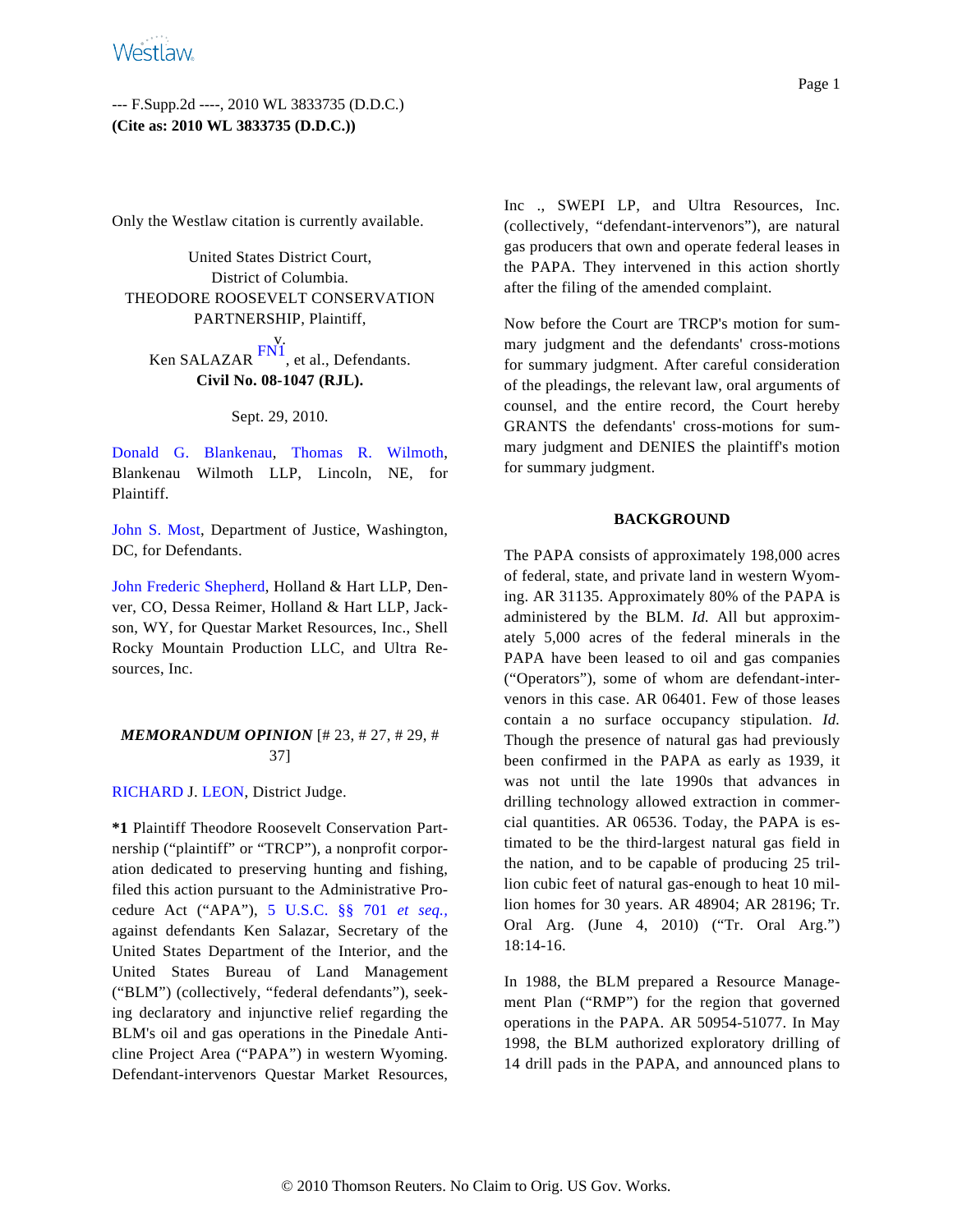initiate a comprehensive environmental analysis that summer. AR 00733. The results of the analysis, which assessed the potential impacts of increased natural gas drilling, including not only the wells but the associated access roads, pipelines, and facilities, were finalized in 2000 in the BLM's Draft and Final Environmental Impact Statements ("EIS"). AR 06394-06989; AR 06049-06392. In July 2000, the BLM issued its Record of Decision ("ROD") approving the PAPA Operators' proposal for the construction of 700 producing well pads in the PAPA over the following 10 to 15 years, but imposing general seasonal restrictions on development. AR 05797-06048.

**\*2** Both the EIS and the ROD noted that significant uncertainty surrounded development of the PAPA. AR 06423-25; AR 05817; AR 05968. Accordingly, the 2000 ROD also called for a monitoring and mitigation process known as Adaptive Environmental Management ("AEM"). AR 05817-18. AEM was to be run by a body known as the Pinedale Anticline Working Group ("PAWG"), which would oversee Task Groups designated by subject matter (e.g., wildlife, water resources, air quality, etc.). *See, e.g.,* AR 05970. Due to an unrelated lawsuit, however, the PAWG did not officially convene until May 2004. AR 25304. The parties disagree as to whether AEM was ever performed.

After the approval of the 2000 ROD, as more resources were discovered in the PAPA and as extraction technology continued to improve, the BLM authorized a series of exceptions to the seasonal drilling requirements at the request of one of the Operators. AR 49026; AR 09415. In 2005, the Operators proposed a new long-term development plan that provided for the drilling of 4,399 additional wells and elimination of the seasonal restrictions. AR 49027. In response, the BLM prepared and issued a Draft Supplemental EIS ("DEIS") in December 2006, analyzing three alternatives. *See* AR 19978-21396. Alternative A, the "no action" alternative, assumed no changes in management from the 2000 ROD. AR 20008. Alternative B, the Proposed Action alternative, included year-round drilling in specified areas and completion of up to 4,399 additional wells. *Id.* Alternative C, the preferred alternative, was similar to Alternative B, but instead of designating where year-round drilling could occur, it specified where year-round drilling could not occur, and included a smaller core area than Alternative B. *Id .;* AR 200054. After receiving public and agency comments, the BLM issued a Revised Draft SEIS in December 2007, adding two additional alternatives, including a reduced-pace alternative (Alternative E) and a new preferred alternative. *See* AR 21397-22141. The new preferred alternative, Alternative D, was similar to Alternatives B and C in that it provided for development of 4,399 additional wells and lifted seasonal restrictions, but contained a larger core made up of five development areas, a five-year voluntary lease suspension by the Operators in a flank area surrounding the core, and other additional mitigation measures. AR 21458-68.

A Final SEIS was issued on June 27, 2008. *See* AR 48982-49757. In September 2008, a new ROD ("2008 ROD") superseding the 2000 ROD was issued adopting Alternative D. AR 31128-31217. In November 2008, the BLM also issued a revised RMP ("2008 RMP") for the Pinedale Area that replaced the 1988 Pinedale RMP. [Notice of Availab](http://www.westlaw.com/Find/Default.wl?rs=dfa1.0&vr=2.0&DB=1037&FindType=Y&ReferencePositionType=S&SerialNum=0342190088&ReferencePosition=828)[ility of Record of Decision for the Pinedale](http://www.westlaw.com/Find/Default.wl?rs=dfa1.0&vr=2.0&DB=1037&FindType=Y&ReferencePositionType=S&SerialNum=0342190088&ReferencePosition=828) Re[source Management Plan/Environmental Imp](http://www.westlaw.com/Find/Default.wl?rs=dfa1.0&vr=2.0&DB=1037&FindType=Y&ReferencePositionType=S&SerialNum=0342190088&ReferencePosition=828)act [Statement, 74 Fed.Reg. 828 \(Jan. 8, 2009\)](http://www.westlaw.com/Find/Default.wl?rs=dfa1.0&vr=2.0&DB=1037&FindType=Y&ReferencePositionType=S&SerialNum=0342190088&ReferencePosition=828).

TRCP filed this suit on June 18, 2008, prior to the issuance of the 2008 Final SEIS, 2008 ROD, and 2008 RMP. It amended its complaint on October 20, 2008 to include claims pertaining to both the 2000 ROD and 2008 SEIS and ROD. Specifically, TRCP alleges violations of the National Environmental Policy Act of 1969 ("NEPA"), [42 U.S.C. §§](http://www.westlaw.com/Find/Default.wl?rs=dfa1.0&vr=2.0&DB=1000546&DocName=42USCAS4321&FindType=L) [4321](http://www.westlaw.com/Find/Default.wl?rs=dfa1.0&vr=2.0&DB=1000546&DocName=42USCAS4321&FindType=L) *[et seq.](http://www.westlaw.com/Find/Default.wl?rs=dfa1.0&vr=2.0&DB=1000546&DocName=42USCAS4321&FindType=L),* and the Federal Land Policy and Management Act of 1976 ("FLMPA"), [43 U.S.C. §§](http://www.westlaw.com/Find/Default.wl?rs=dfa1.0&vr=2.0&DB=1000546&DocName=43USCAS1701&FindType=L) [1701](http://www.westlaw.com/Find/Default.wl?rs=dfa1.0&vr=2.0&DB=1000546&DocName=43USCAS1701&FindType=L) *[et seq](http://www.westlaw.com/Find/Default.wl?rs=dfa1.0&vr=2.0&DB=1000546&DocName=43USCAS1701&FindType=L).* and seeks declaratory and injunctive relief under the APA.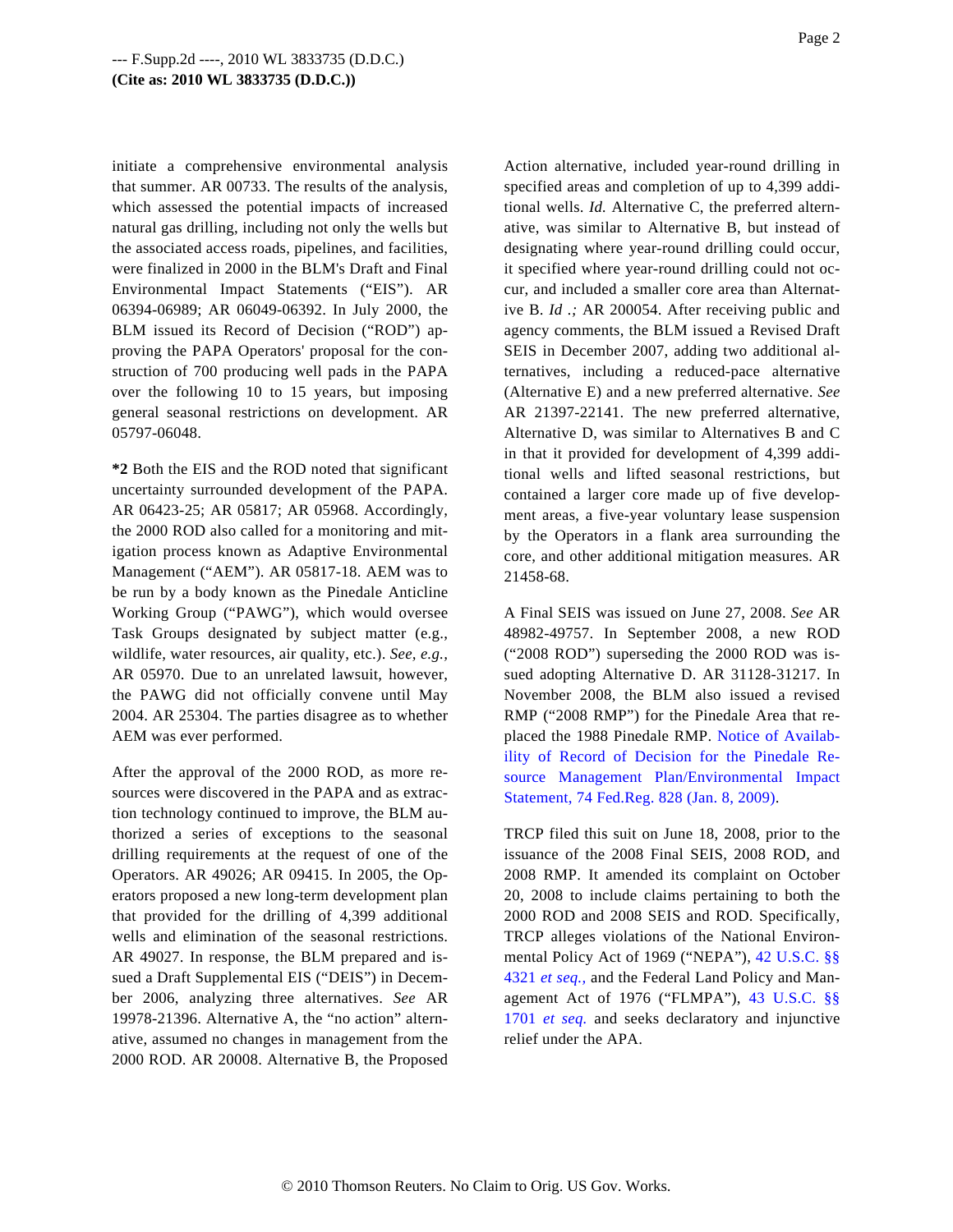#### **DISCUSSION**

**\*3** The parties' cross motions for summary judgment are now before the Court, which is appropriate in a case such as this, where this Court's review is based entirely on the administrative record. *See [Mineral Policy Ctr](http://www.westlaw.com/Find/Default.wl?rs=dfa1.0&vr=2.0&DB=4637&FindType=Y&ReferencePositionType=S&SerialNum=2003850063&ReferencePosition=36). [v](http://www.westlaw.com/Find/Default.wl?rs=dfa1.0&vr=2.0&DB=4637&FindType=Y&ReferencePositionType=S&SerialNum=2003850063&ReferencePosition=36). [Norton](http://www.westlaw.com/Find/Default.wl?rs=dfa1.0&vr=2.0&DB=4637&FindType=Y&ReferencePositionType=S&SerialNum=2003850063&ReferencePosition=36)[,](http://www.westlaw.com/Find/Default.wl?rs=dfa1.0&vr=2.0&DB=4637&FindType=Y&ReferencePositionType=S&SerialNum=2003850063&ReferencePosition=36)* **[292 F.Supp](http://www.westlaw.com/Find/Default.wl?rs=dfa1.0&vr=2.0&DB=4637&FindType=Y&ReferencePositionType=S&SerialNum=2003850063&ReferencePosition=36)**. **[2d 30](http://www.westlaw.com/Find/Default.wl?rs=dfa1.0&vr=2.0&DB=4637&FindType=Y&ReferencePositionType=S&SerialNum=2003850063&ReferencePosition=36)**, **[36](http://www.westlaw.com/Find/Default.wl?rs=dfa1.0&vr=2.0&DB=4637&FindType=Y&ReferencePositionType=S&SerialNum=2003850063&ReferencePosition=36)** ( **[D.D.C](http://www.westlaw.com/Find/Default.wl?rs=dfa1.0&vr=2.0&DB=4637&FindType=Y&ReferencePositionType=S&SerialNum=2003850063&ReferencePosition=36)**. **[2003](http://www.westlaw.com/Find/Default.wl?rs=dfa1.0&vr=2.0&DB=4637&FindType=Y&ReferencePositionType=S&SerialNum=2003850063&ReferencePosition=36)**[\). Of](http://www.westlaw.com/Find/Default.wl?rs=dfa1.0&vr=2.0&DB=4637&FindType=Y&ReferencePositionType=S&SerialNum=2003850063&ReferencePosition=36) course, summary judgment will only be granted if one of the moving parties is entitled to judgment as a matter of law and there are no genuine issues of material fact. [Fed.R.Civ.P. 56](http://www.westlaw.com/Find/Default.wl?rs=dfa1.0&vr=2.0&DB=1004365&DocName=USFRCPR56&FindType=L). Because neither NEPA nor FLPMA creates a private right of action, review of agency compliance with those statutes is conducted under the APA. *Theodore Roosevelt Conservation Partnership v. Salazar* ("*TRCP* "), No. 09-5162, slip op. 12 (D.C.Cir. July 23, 2010). Under the APA, agency action can be set aside if it is "arbitrary, capricious, an abuse of discretion, or otherwise not in accordance with law."  $5 \text{ U.S.C. }$   $\frac{8}{9}$   $706(2)(\text{A})$ . "The scope of review under the 'arbitrary and capricious' standard is narrow and a court is not to substitute its judgment for that of the agency." *[Motor Vehicle](http://www.westlaw.com/Find/Default.wl?rs=dfa1.0&vr=2.0&DB=708&FindType=Y&SerialNum=1983129661) [Mfrs. Ass'n of the United States, Inc. v. State Farm](http://www.westlaw.com/Find/Default.wl?rs=dfa1.0&vr=2.0&DB=708&FindType=Y&SerialNum=1983129661) [Mut. Auto. Ins. Co](http://www.westlaw.com/Find/Default.wl?rs=dfa1.0&vr=2.0&DB=708&FindType=Y&SerialNum=1983129661).,* [463 U.S. 29, 43, 103 S.](http://www.westlaw.com/Find/Default.wl?rs=dfa1.0&vr=2.0&DB=708&FindType=Y&SerialNum=1983129661)Ct. [2856, 77 L.Ed.2d 443 \(198](http://www.westlaw.com/Find/Default.wl?rs=dfa1.0&vr=2.0&DB=708&FindType=Y&SerialNum=1983129661)3). For the following reasons, I find that BLM's decisions did not violate either NEPA or FLPMA and thus cannot be set aside.

### <span id="page-2-0"></span>**A. Standing**

As a preliminary matter, I find that TRCP has organizational standing to pursue this suit. An association has standing to bring suit on behalf of its members when its members would have individual standing, the interests at stake are germane to the organization's purpose, and neither the claim nor the relief requested requires participation of the organization's individual members. *[Hunt v. Wash](http://www.westlaw.com/Find/Default.wl?rs=dfa1.0&vr=2.0&DB=708&FindType=Y&SerialNum=1977118827)[ington State Apple Adver. Comm'](http://www.westlaw.com/Find/Default.wl?rs=dfa1.0&vr=2.0&DB=708&FindType=Y&SerialNum=1977118827)n,* [432 U.S. 333](http://www.westlaw.com/Find/Default.wl?rs=dfa1.0&vr=2.0&DB=708&FindType=Y&SerialNum=1977118827), [343, 97 S.Ct. 2434, 53 L.Ed.2d 383 \(1977\)](http://www.westlaw.com/Find/Default.wl?rs=dfa1.0&vr=2.0&DB=708&FindType=Y&SerialNum=1977118827). Relying on *Lujan,* the federal defendants argue that TRCP lacks standing because its member, Dr. Rollin Sparrowe, does not identify in his declaration any spe-

cific plans to return to the PAPA in the future. Fed. Defs.' Cross-Mot. for Summ. J. ("Fed.Defs.Cross-Mot.") 19 (citing *[Lujan v. De](http://www.westlaw.com/Find/Default.wl?rs=dfa1.0&vr=2.0&DB=708&FindType=Y&SerialNum=1992106162)[fenders of Wildlife](http://www.westlaw.com/Find/Default.wl?rs=dfa1.0&vr=2.0&DB=708&FindType=Y&SerialNum=1992106162),* [504 U.S. 555, 112 S.Ct. 2130](http://www.westlaw.com/Find/Default.wl?rs=dfa1.0&vr=2.0&DB=708&FindType=Y&SerialNum=1992106162), [119 L.Ed.2d 351 \(1992](http://www.westlaw.com/Find/Default.wl?rs=dfa1.0&vr=2.0&DB=708&FindType=Y&SerialNum=1992106162))). In *Lujan,* the plaintiffs, both United States citizens and residents, intended to return to Egypt or Sri Lanka, where the injury would be suffered, but did not know when or have plans to do so. *[Lujan,](http://www.westlaw.com/Find/Default.wl?rs=dfa1.0&vr=2.0&DB=780&FindType=Y&ReferencePositionType=S&SerialNum=1992106162&ReferencePosition=563)* [504 U.S. at 563-64](http://www.westlaw.com/Find/Default.wl?rs=dfa1.0&vr=2.0&DB=780&FindType=Y&ReferencePositionType=S&SerialNum=1992106162&ReferencePosition=563). However, in this case, Dr. Sparrowe is a resident of Daniel, Wyoming, a town that is mere miles from the land in question. *See* Am. Compl., Sparrowe First Decl. ¶ 1, June 11, 2008. Not surprisingly, Dr. Sparrowe has enjoyed wildlife viewing and hunting in the PAPA for over a decade, and continues to do so to this day. *Id.* ¶ 20. Moreover, Dr. Sparrowe also expresses his intention to continue to hunt and enjoy wildlife in the PAPA in the future, provided hunting is permitted. *Id.* I find his expression of future intent to be sufficiently reliable and concrete to support a finding of "actual or imminent" injury required for standing. *[Lujan](http://www.westlaw.com/Find/Default.wl?rs=dfa1.0&vr=2.0&DB=780&FindType=Y&ReferencePositionType=S&SerialNum=1992106162&ReferencePosition=560),* [504 U.S. at 560](http://www.westlaw.com/Find/Default.wl?rs=dfa1.0&vr=2.0&DB=780&FindType=Y&ReferencePositionType=S&SerialNum=1992106162&ReferencePosition=560). [FN2](#page-10-0)

### **B. 2008 ROD**

#### **1. BLM Did Not Violate the FLMPA.**

**a. BLM's determination that "unnecessary or undue degradation" would not occur is supported by the record.**

**\*4** The FLMPA directs the Secretary of the Interior to "take any action necessary to prevent unneces-sary or undue degradation of the [public] lands." [43](http://www.westlaw.com/Find/Default.wl?rs=dfa1.0&vr=2.0&DB=1000546&DocName=43USCAS1732&FindType=L&ReferencePositionType=T&ReferencePosition=SP_a83b000018c76) [U.S.C. § 1732\(b](http://www.westlaw.com/Find/Default.wl?rs=dfa1.0&vr=2.0&DB=1000546&DocName=43USCAS1732&FindType=L&ReferencePositionType=T&ReferencePosition=SP_a83b000018c76)). TRCP argues that the 2008 ROD does not implement adequate mitigation measures sufficient to prevent unnecessary or undue degradation, and thus challenges the BLM's determination that such degradation will *not* occur as arbitrary and capricious. *See* Tr. Oral Arg. 12:3-5.

As a preliminary matter, the parties disagree as to what constitutes "unnecessary or undue degradation" under the statute. Plaintiff and the federal defendants cite an interpretation of the terms as used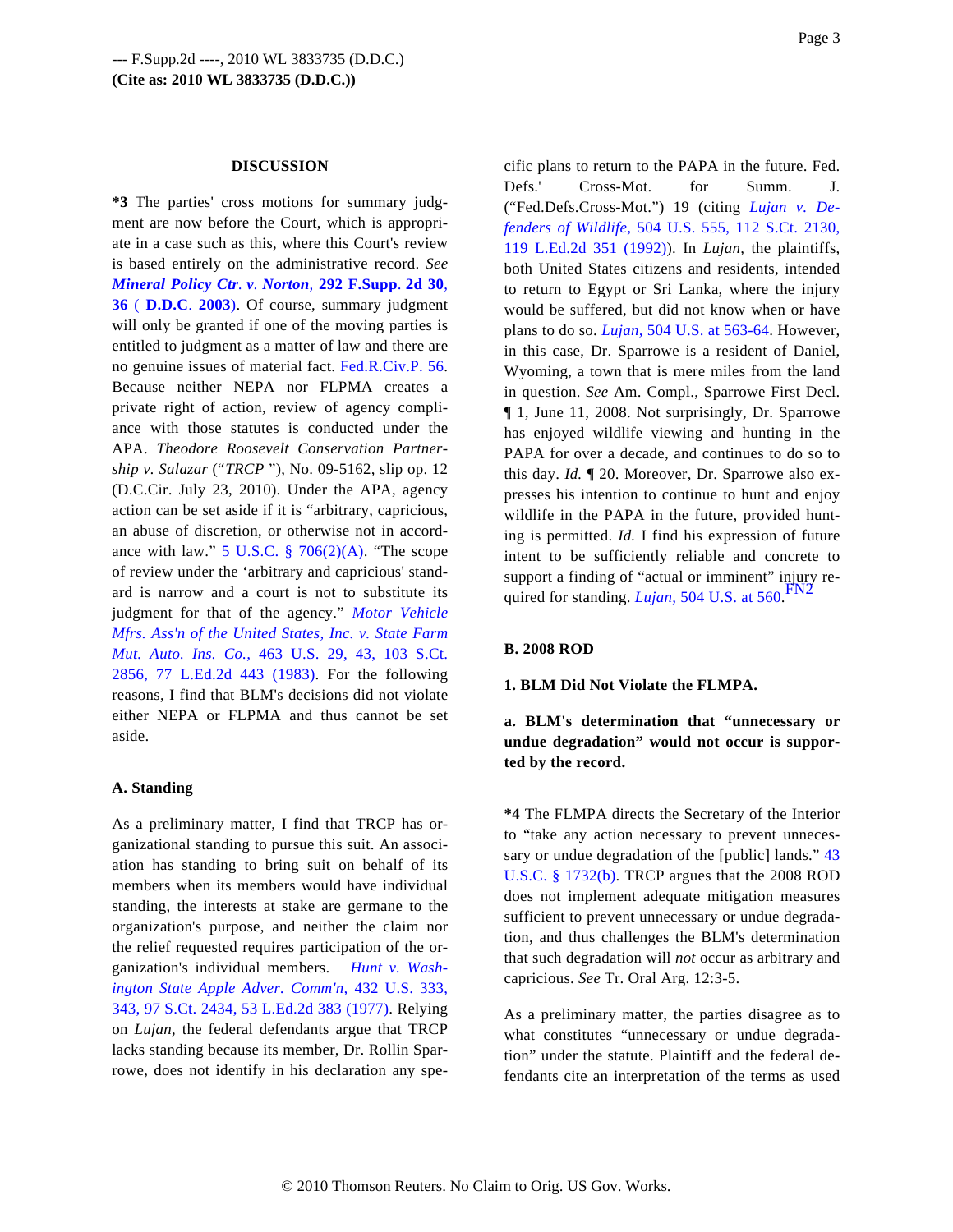in the mining context, which define "unnecessary" as "that which is not necessary for mining" (or, in this context, "for oil and gas development") and "undue" as "that which is excessive, improper, immoderate or unwarranted." *See* Fed. Defs. Cross-Mot. 34 (quoting *[Utah v. Andrus](http://www.westlaw.com/Find/Default.wl?rs=dfa1.0&vr=2.0&DB=345&FindType=Y&ReferencePositionType=S&SerialNum=1980344734&ReferencePosition=1005),* [486 F.Supp. 995,](http://www.westlaw.com/Find/Default.wl?rs=dfa1.0&vr=2.0&DB=345&FindType=Y&ReferencePositionType=S&SerialNum=1980344734&ReferencePosition=1005) [1005 n. 13 \(D.Utah 1979](http://www.westlaw.com/Find/Default.wl?rs=dfa1.0&vr=2.0&DB=345&FindType=Y&ReferencePositionType=S&SerialNum=1980344734&ReferencePosition=1005))); Pl.'s Opp'n/Reply 31 n. 18. The federal defendants and defendant-intervenors also rely on a decision from the Interior Board of Land Appeals (IBLA), which has found that in the oil and gas context, a finding of unnecessary or undue degradation requires a showing "that a lessee's operations are or were conducted in a manner that does not comply with applicable law or regulations, prudent management and practice, or reasonably available technology, such that the lessee could not undertake the action pursuant to a valid existing right." Def. Intvrs.' Cross-Mot. for Summ. J. ("Def.-Intvrs.' Cross-Mot.") 19; Fed. Defs. Cross-Mot. 34 (both quoting *Colorado Env't Coalition,* 165 IBLA 221, 229 (2005)).

<span id="page-3-0"></span>Nevertheless, the plaintiff challenges the BLM's determination that the following practices would *not* lead to unnecessary or undue degradation as arbitrary and capricious: (1) the removal of seasonal restrictions in the core; (2) continuance of a 0.25 mile buffer around sage grouse breeding grounds (also known as "leks"); (3) plans for concentrated development in the core area and voluntary lease suspension in the flanks; (4) creation of the mitigation fund and means of subsequent funding; and (5) adoption of the mitigation matrix. The plaintiff cites to specific comments in the record, relying heavily on the Fish and Wildlife Service's ("FWS") comment letter indicating that these practices may not benefit wildlife and that the mitigation measures would not protect against environmental decline. Pl.'s Opp'n/Reply 33-35 (citing, e.g ., AR 10749, AR 51275-88, AR 11017, AR 11106).

Even assuming that the lower standard of unnecessary or undue degradation from the mining context applies in this situation, the BLM's determination that such degradation would not occur is supported by the record. Though plaintiff would prefer stronger protection of wildlife, especially the sage grouse, the BLM's responsibility under the FLMPA is to ensure that public lands are managed "under principles of multiple use and sustained yield." [43](http://www.westlaw.com/Find/Default.wl?rs=dfa1.0&vr=2.0&DB=1000546&DocName=43USCAS1732&FindType=L&ReferencePositionType=T&ReferencePosition=SP_8b3b0000958a4) U.S.C.  $\S 1732(a)$ . " 'Multiple use management' is a deceptively simple term that describes the enormously complicated task of striking a balance among the many competing uses to which land can be put, 'including, but not limited to, recreation, range, timber, minerals, watershed, wildlife and fish, and [uses serving] natural scenic, scientific and historical values.' " *[Norton v. S. Utah Wilderness Alliance](http://www.westlaw.com/Find/Default.wl?rs=dfa1.0&vr=2.0&DB=708&FindType=Y&SerialNum=2004581417),* [542 U.S. 55, 58, 124 S.Ct. 2373, 159 L.Ed.2d 13](http://www.westlaw.com/Find/Default.wl?rs=dfa1.0&vr=2.0&DB=708&FindType=Y&SerialNum=2004581417)7 [\(2004\)](http://www.westlaw.com/Find/Default.wl?rs=dfa1.0&vr=2.0&DB=708&FindType=Y&SerialNum=2004581417) (alteration in original) (quoting [43 U.S.C. §](http://www.westlaw.com/Find/Default.wl?rs=dfa1.0&vr=2.0&DB=1000546&DocName=43USCAS1702&FindType=L&ReferencePositionType=T&ReferencePosition=SP_4b24000003ba5) [1702\(c\)](http://www.westlaw.com/Find/Default.wl?rs=dfa1.0&vr=2.0&DB=1000546&DocName=43USCAS1702&FindType=L&ReferencePositionType=T&ReferencePosition=SP_4b24000003ba5)). BLM's second goal, sustainable yield, "requires BLM to control depleting uses over time, so as to ensure a high level of valuable uses in the future." *Id.* (citing [43 U.S.C. § 1702\(h](http://www.westlaw.com/Find/Default.wl?rs=dfa1.0&vr=2.0&DB=1000546&DocName=43USCAS1702&FindType=L&ReferencePositionType=T&ReferencePosition=SP_f383000077b35))). Accordingly, the BLM was not required, under FLMPA, to adopt the practices best suited to protecting wildlife, but instead to balance the protection of wildlife with the nation's immediate and long-term need for energy resources and the lessees' right to extract natural [gas.](#page-10-1) $F<sub>N3</sub>$ 

**\*5** The BLM recognized the need for increased development and thoroughly examined the effects of lifting seasonal restrictions and concentrating activity as a means of achieving it while at the same time offering protections to wildlife. It evaluated the potential benefits of its mitigation and monitoring plan, and the ways in which it could decelerate the inevitable harms to wildlife associated with increased development. *See generally* AR 49419-21 (discussing Alternative D's impact on wildlife). Alternative D included several mitigation steps designed to decrease impact, such as a liquid gathering system and centralized processing and storage; computer assisted remote monitoring of producing wells; coordinating transportation routes and bussing of workers; provisions for concentrating activity geographically and seasonally; and the creation of a monitoring and mitigation fund dedicated to fund monitoring and on- and off-site mitigation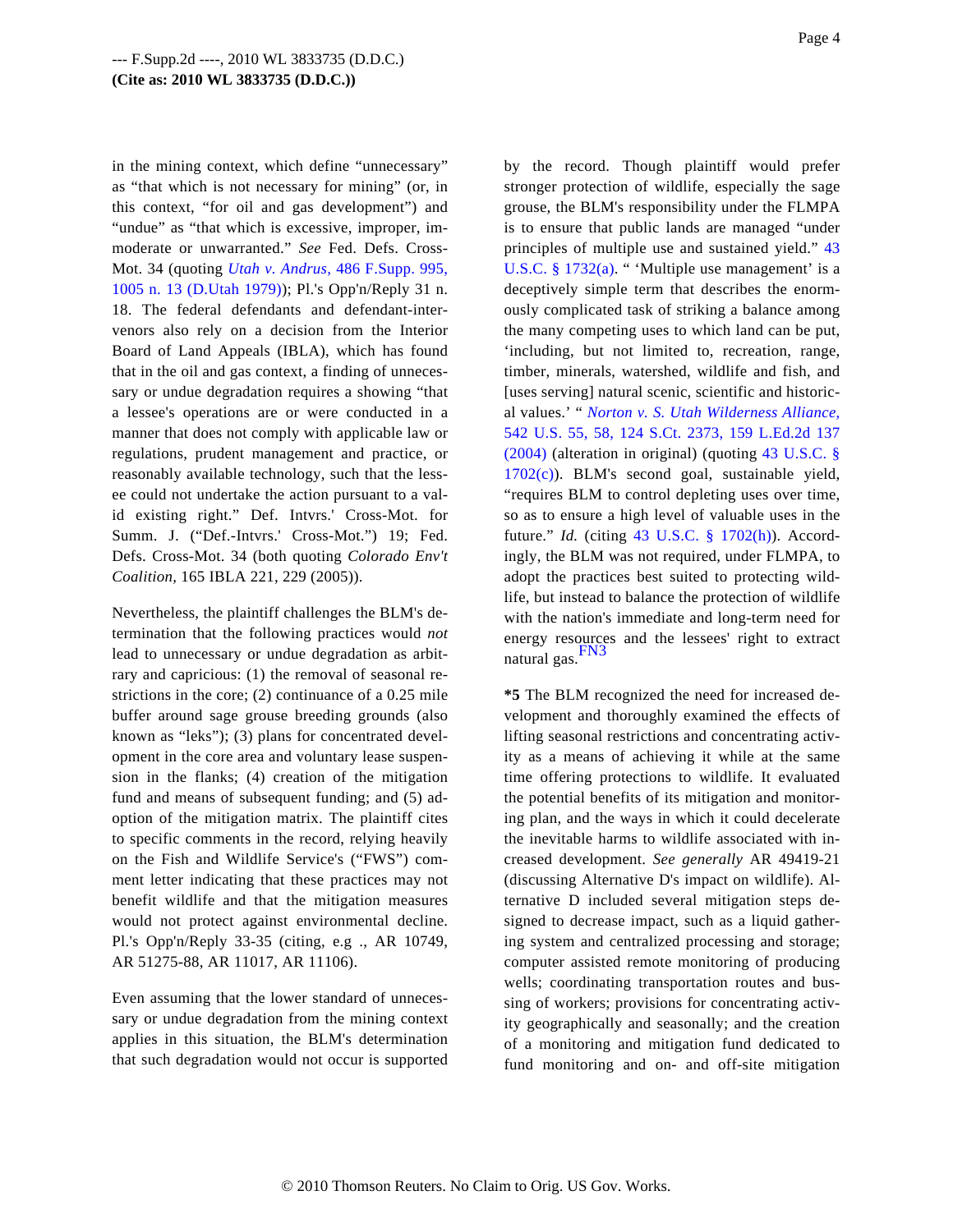(such as acquiring conservation easements on land adjacent to the PAPA) as needed. AR 49596-600; AR 49608-13. The BLM evaluated the benefits of these enhanced mitigation measures as reducing surface disturbance (including traffic and human activity), and preserving "large contiguous undisturbed blocks of habitat and migration corridors." AR 49608. They also provided for earlier well pad reclamation and reduced air emissions. *Id.*

It is clear that the BLM's determination that these provisions would prevent unnecessary or undue degradation is supported by the record. *See, e.g.,* AR 31140-47; *see also* AR 28388 ("The drilling of multiple wells from a single pad, the consolidation of production facilities, the use of existing roads wherever possible and other measures are just some of the mitigation practices that reduce the impacts of drilling."). Indeed, the Wyoming Game and Fish Department ("WGFD") supported the BLM's decision to lift the seasonal restrictions, noting that "[s]ince seasonal stipulations only provide protection during a part of each year, intense development activities can continue to have impacts on habitats during the rest of each year, and cumulative annual increases in those impacts over a period of years will become significant," and that the BLM's preferred alternative served to mitigate those cumulate impacts. AR 28029. The WGFD also made several other recommendations for the benefit of wildlife, which were adopted by the BLM. *See generally* AR 28028-37 (recommending inclusion of, among other measures, directional drilling, central gathering and processing, remote monitoring, bussing of crews, annual monitoring, the provision of up-front funding for mitigation, and reclamation as benefits to wildlife and habitats). Though the BLM may not have selected procedures and methods *best* suited for the protection of wildlife, its determination that unnecessary or undue degradation would not result from the measures it ultimately *did* select is not arbitrary and capricious.

**\*6** The 2008 ROD also committed the Operators and the BLM to a Wildlife Monitoring and MitigaPage 5

tion Matrix implementing monitoring and sequential mitigation measures. *See* AR 49601-06. In addition to monitoring, the mitigation measures provide first for protection of the flank areas, habitat enhancements, and conservation easements as a means of compensating for the impact to wildlife; and finally, for adjustments of the special arrangement and/or pace of development to mitigate the cause of the impact. AR 49606; AR 49420-21. They are consistent with the BLM's judgment that concentrated activity in already-impacted zones would present the best compromise between natural gas extraction and its attempts to stem, but not halt, the attendant impacts on wildlife. In sum, though commentators, as well as TRCP, may have disagreed with BLM's ultimate determination, the 2008 SEIS and ROD support the BLM's balancing of the need for heightened natural gas production against foreseeable declines in wildlife, and its ultimate determination that unnecessary or undue degradation would not occur.

# **b. TRCP's claims regarding violations of the 1988 RMP are moot .**

In its opening brief TRCP contends that by lifting the seasonal drilling restrictions, the 2008 ROD expressly violates the 1988 RMP, which requires implementation of seasonal restrictions to protect wildlife. The FLPMA prohibits BLM from taking actions inconsistent with RMPs. [43 U.S.C.](http://www.westlaw.com/Find/Default.wl?rs=dfa1.0&vr=2.0&DB=1000546&DocName=43USCAS1732&FindType=L&ReferencePositionType=T&ReferencePosition=SP_8b3b0000958a4) § [1732\(a\)](http://www.westlaw.com/Find/Default.wl?rs=dfa1.0&vr=2.0&DB=1000546&DocName=43USCAS1732&FindType=L&ReferencePositionType=T&ReferencePosition=SP_8b3b0000958a4); [43 C.F.R. § 1610.5-3\(a](http://www.westlaw.com/Find/Default.wl?rs=dfa1.0&vr=2.0&DB=1000547&DocName=43CFRS1610.5-3&FindType=L&ReferencePositionType=T&ReferencePosition=SP_8b3b0000958a4)); *see also [S. Utah](http://www.westlaw.com/Find/Default.wl?rs=dfa1.0&vr=2.0&DB=780&FindType=Y&ReferencePositionType=S&SerialNum=2004581417&ReferencePosition=69) [Wilderness Alliance,](http://www.westlaw.com/Find/Default.wl?rs=dfa1.0&vr=2.0&DB=780&FindType=Y&ReferencePositionType=S&SerialNum=2004581417&ReferencePosition=69)* [542 U.S. at 69](http://www.westlaw.com/Find/Default.wl?rs=dfa1.0&vr=2.0&DB=780&FindType=Y&ReferencePositionType=S&SerialNum=2004581417&ReferencePosition=69).

Defendants argue that the 2008 ROD did not violate the 1988 RMP, which allowed for case-by-case exceptions to the seasonal restrictions requirement (AR 50967), and that nevertheless, plaintiff's claim is moot due to the issuance of a new RMP in November 2008. *See* [Notice of Availability of Re](http://www.westlaw.com/Find/Default.wl?rs=dfa1.0&vr=2.0&DB=1037&FindType=Y&ReferencePositionType=S&SerialNum=0342190088&ReferencePosition=828)[cord of Decisions for the Pinedale Resource Ma](http://www.westlaw.com/Find/Default.wl?rs=dfa1.0&vr=2.0&DB=1037&FindType=Y&ReferencePositionType=S&SerialNum=0342190088&ReferencePosition=828)n[agement Plan/Environmental Impact Statement, 74](http://www.westlaw.com/Find/Default.wl?rs=dfa1.0&vr=2.0&DB=1037&FindType=Y&ReferencePositionType=S&SerialNum=0342190088&ReferencePosition=828) [Fed.Reg. 828 \(Jan. 8, 2009](http://www.westlaw.com/Find/Default.wl?rs=dfa1.0&vr=2.0&DB=1037&FindType=Y&ReferencePositionType=S&SerialNum=0342190088&ReferencePosition=828)). I agree. The BLM accounted for the issuance of the new RMP, which was already in draft form, into its 2008 ROD (*see,*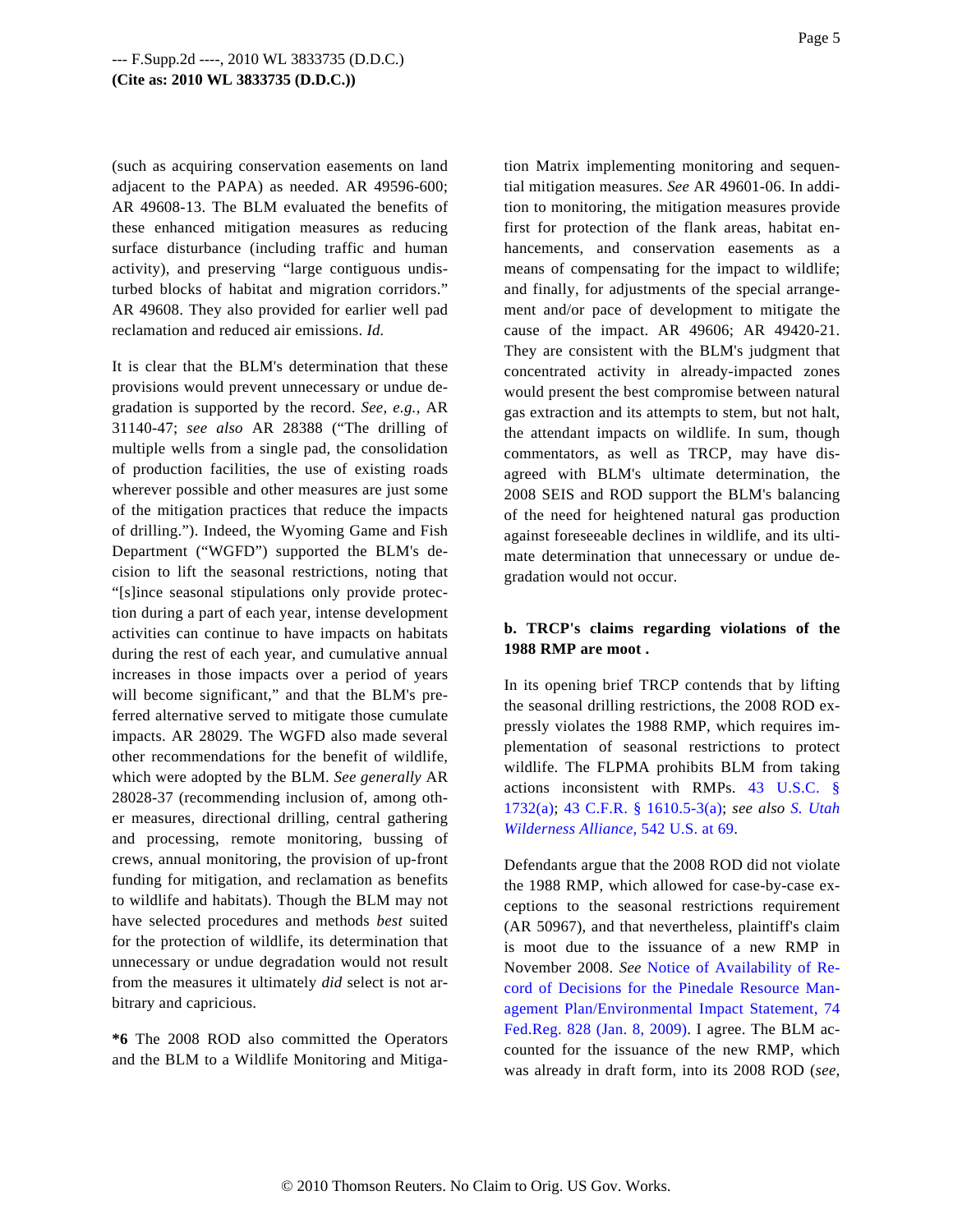*e.g.,* AR 31138; Tr. 23:24-24:3), and once the new RMP was issued (subsequent to TRCP's filing of the Amended Complaint), this claim became moot. Moreover, plaintiff appears to have conceded these arguments by failing to address them in its opposition/reply.

## **2. The BLM Did Not Violate NEPA.**

Under NEPA, an agency must prepare an EIS examining the environmental impact of a proposed action (and several alternatives) for every "major Federal action significantly affecting the quality of the human environment."  $42 \text{ U.S.C. }$  §  $4332(2)(\text{C}).$ "An EIS must be detailed, and it must be prepared in consultation with other federal agencies with special expertise relevant to the proposed action's environmental impact." *TRCP,* No. 09-5162, slip op. at 3 (citing [42 U.S.C. § 433](http://www.westlaw.com/Find/Default.wl?rs=dfa1.0&vr=2.0&DB=1000546&DocName=42USCAS4332&FindType=L)2(2)(C)). Preparation of an EIS "serves NEPA's 'action-forcing' purpose" by ensuring that the agency considers "detailed information concerning significant environmental impacts" and by "guarantee[ing] that the relevant information will be made available to the larger audience that may also play a role in both the decisionmaking process and the implementation of that decision." *[Robertson v. Methow Valley Citizens](http://www.westlaw.com/Find/Default.wl?rs=dfa1.0&vr=2.0&DB=708&FindType=Y&SerialNum=1989063359) [Council,](http://www.westlaw.com/Find/Default.wl?rs=dfa1.0&vr=2.0&DB=708&FindType=Y&SerialNum=1989063359)* [490 U.S. 332, 349, 109 S.Ct. 1835, 1](http://www.westlaw.com/Find/Default.wl?rs=dfa1.0&vr=2.0&DB=708&FindType=Y&SerialNum=1989063359)04 [L.Ed.2d 351 \(1989](http://www.westlaw.com/Find/Default.wl?rs=dfa1.0&vr=2.0&DB=708&FindType=Y&SerialNum=1989063359)). Accordingly, NEPA requires that an agency take a "hard look" at the environmental consequences of the proposed course of action, *[Marsh v. Oregon Natural Res. Council,](http://www.westlaw.com/Find/Default.wl?rs=dfa1.0&vr=2.0&DB=708&FindType=Y&SerialNum=1989063360)* 490 [U.S. 360, 374, 109 S.Ct. 1851, 104 L.Ed.2d](http://www.westlaw.com/Find/Default.wl?rs=dfa1.0&vr=2.0&DB=708&FindType=Y&SerialNum=1989063360) 377 [\(1989\),](http://www.westlaw.com/Find/Default.wl?rs=dfa1.0&vr=2.0&DB=708&FindType=Y&SerialNum=1989063360) and "consider every significant aspect of the environmental impact of a proposed action," *[Baltimore Gas & Elec. Co. v. Natural Res.](http://www.westlaw.com/Find/Default.wl?rs=dfa1.0&vr=2.0&DB=708&FindType=Y&SerialNum=1983126351) Def. [Council, Inc.](http://www.westlaw.com/Find/Default.wl?rs=dfa1.0&vr=2.0&DB=708&FindType=Y&SerialNum=1983126351),* [462 U.S. 87, 97, 103 S.Ct. 2246, 7](http://www.westlaw.com/Find/Default.wl?rs=dfa1.0&vr=2.0&DB=708&FindType=Y&SerialNum=1983126351)6 [L.Ed.2d 437 \(1983\)](http://www.westlaw.com/Find/Default.wl?rs=dfa1.0&vr=2.0&DB=708&FindType=Y&SerialNum=1983126351) (quotation omitted).

<span id="page-5-0"></span>**\*7** However, "it is now well settled that NEPA itself does not mandate particular results, but simply prescribes the necessary process." *[Robertson,](http://www.westlaw.com/Find/Default.wl?rs=dfa1.0&vr=2.0&DB=780&FindType=Y&ReferencePositionType=S&SerialNum=1989063359&ReferencePosition=350)* 490 [U.S. at 350](http://www.westlaw.com/Find/Default.wl?rs=dfa1.0&vr=2.0&DB=780&FindType=Y&ReferencePositionType=S&SerialNum=1989063359&ReferencePosition=350). Because "NEPA merely prohibits uniformed-rather than unwise-agency action," in determining whether a NEPA violation occurred and Page 6

the agency action is thus arbitrary and capricious, the Court must not substitute its own judgment for that of the agency. *[Id.](http://www.westlaw.com/Find/Default.wl?rs=dfa1.0&vr=2.0&FindType=Y&SerialNum=1989063359)* [at 351](http://www.westlaw.com/Find/Default.wl?rs=dfa1.0&vr=2.0&FindType=Y&SerialNum=1989063359). Instead, "the Court must 'consider whether the decision was based on a consideration of the relevant factors and whether there has been a clear error in judgment.' " *[Biod](http://www.westlaw.com/Find/Default.wl?rs=dfa1.0&vr=2.0&DB=4637&FindType=Y&ReferencePositionType=S&SerialNum=2007791632&ReferencePosition=216)[iversity Conservation Alliance v. U.S. Bureau](http://www.westlaw.com/Find/Default.wl?rs=dfa1.0&vr=2.0&DB=4637&FindType=Y&ReferencePositionType=S&SerialNum=2007791632&ReferencePosition=216) of [Land Mgmt.](http://www.westlaw.com/Find/Default.wl?rs=dfa1.0&vr=2.0&DB=4637&FindType=Y&ReferencePositionType=S&SerialNum=2007791632&ReferencePosition=216),* [404 F.Supp.2d 212, 216 \(D.D.C.2005](http://www.westlaw.com/Find/Default.wl?rs=dfa1.0&vr=2.0&DB=4637&FindType=Y&ReferencePositionType=S&SerialNum=2007791632&ReferencePosition=216)) (quoting *[Citizens to Preserve Overton Par](http://www.westlaw.com/Find/Default.wl?rs=dfa1.0&vr=2.0&DB=708&FindType=Y&SerialNum=1971127022)k v. [Volpe,](http://www.westlaw.com/Find/Default.wl?rs=dfa1.0&vr=2.0&DB=708&FindType=Y&SerialNum=1971127022)* [401 U.S. 402, 415-16, 91 S.Ct. 81](http://www.westlaw.com/Find/Default.wl?rs=dfa1.0&vr=2.0&DB=708&FindType=Y&SerialNum=1971127022)4, 28 [L.Ed.2d 136 \(1971](http://www.westlaw.com/Find/Default.wl?rs=dfa1.0&vr=2.0&DB=708&FindType=Y&SerialNum=1971127022))). TRCP argues that the BLM violated NEPA because its 2008 SEIS was deficient in the following respects. I disagree.

## **a. BLM considered a "no action" alternative.**

TRCP argues that the BLM failed to include a "no action" alternative in its 2008 SEIS as mandated under NEPA. [42 U.S.C. § 433](http://www.westlaw.com/Find/Default.wl?rs=dfa1.0&vr=2.0&DB=1000546&DocName=42USCAS4332&FindType=L)2(2)(E); [40 C.F.R. §](http://www.westlaw.com/Find/Default.wl?rs=dfa1.0&vr=2.0&DB=1000547&DocName=40CFRS1502.14&FindType=L&ReferencePositionType=T&ReferencePosition=SP_5ba1000067d06) [1502.14\(d\).](http://www.westlaw.com/Find/Default.wl?rs=dfa1.0&vr=2.0&DB=1000547&DocName=40CFRS1502.14&FindType=L&ReferencePositionType=T&ReferencePosition=SP_5ba1000067d06) The "no action" alternative is required because it serves as a benchmark against which the other alternatives can be evaluated. *See* CEQ Forty Most Asked Questions (Q. No. 3).

The 2008 SEIS included analysis of Alternative A, the "no action" alternative. *See, e.g.,* AR 49058-63. Alternative A assumed that the "BLM would continue to manage natural gas development in the PAPA based on the provisions of the [2000 ROD] and subsequent Decision Records." AR 49058. Plaintiff contends, however, that because the BLM relied on an outdated figure estimating the number of producing wells in the PAPA that underestimated the actual state of development, Alternative A did not constitute a "no action" alternative. Pl.'s Mot. for Summ. J. ("Pl.'s Mot.") [FN4](#page-10-2) 33-34.

However, the BLM did include the estimates of future well development in Alternative A, thus accounting for the additional wells built in the time between its last well count figure and the issuance of the 2008 SEIS. *See* AR 49062, Table 2.4-9 (estimating an additional 231 wells in 2007 and 235 wells in 2008); AR 49060 ("The No Action Alternative, through 2011, includes an additional 1,139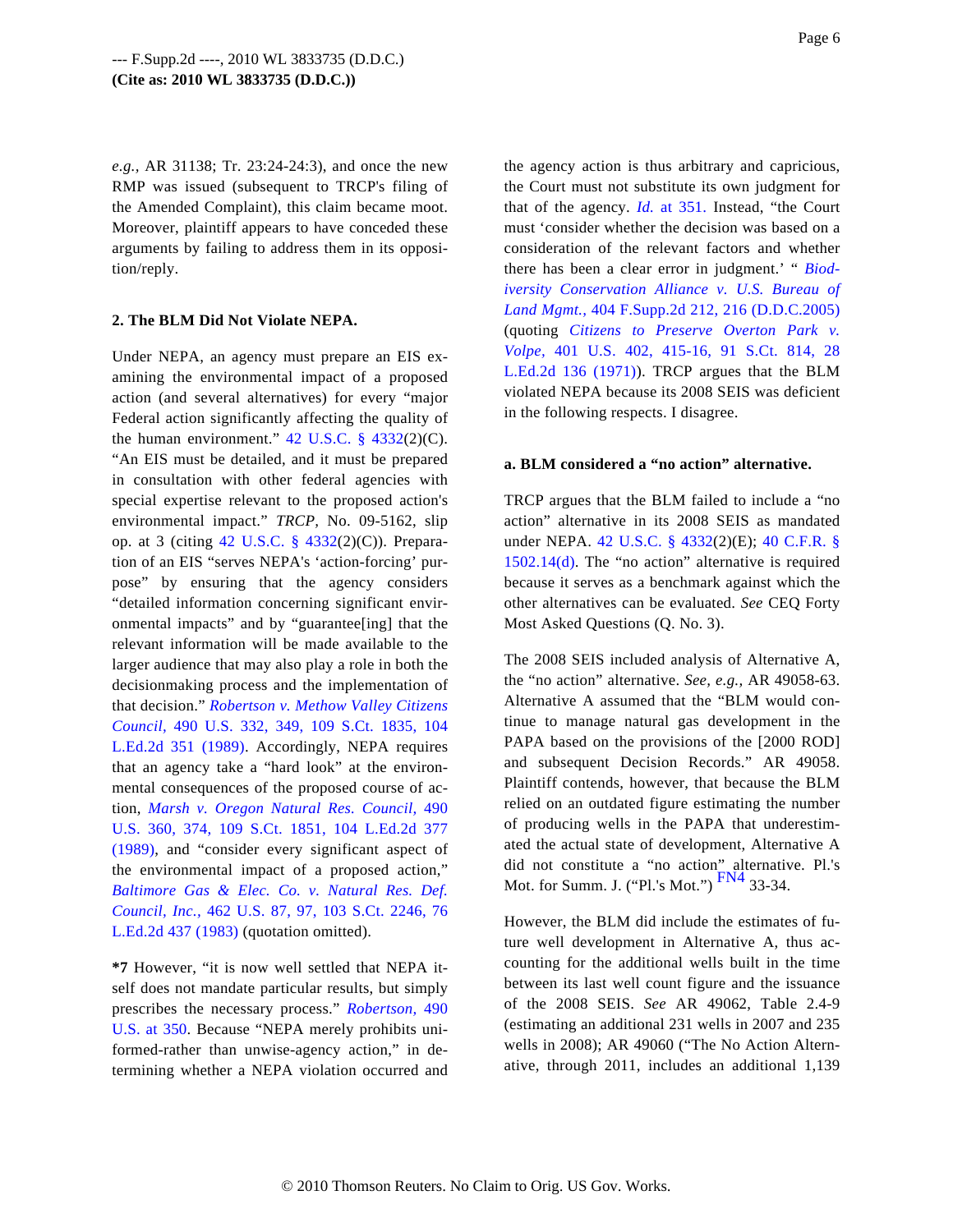producing wells."). Alternative A thus presented a clear analysis of the impact of continuing with the thenpresent course of action. Accordingly, Alternative A appropriately considered the impacts of proceeding under the 2000 ROD, or taking "no action," as was required, and TRCP's claim on this ground must fail.

# **b. BLM considered a reasonable range of alternatives.**

Additionally, TRCP contends that the BLM should have included an "alternative that evaluated development in the PAPA in a manner originally contemplated under the 2000 ROD." Pl.'s Mot. 35. Because development in 2005 had already exceeded the pace dictated by the 2000 ROD, TRCP argues, BLM was obligated to evaluate an alternative that "scaled back" the pace of development. Not so.

**\*8** Our Circuit Court has held that an agency "bears the responsibility for deciding which alternatives to consider in an environmental impact statement," and that its decision must only follow the "rule of reason." *[Citizens Against Burlington, Inc. v. Busey](http://www.westlaw.com/Find/Default.wl?rs=dfa1.0&vr=2.0&DB=350&FindType=Y&ReferencePositionType=S&SerialNum=1991108265&ReferencePosition=195),* [938 F.2d 190, 195 \(D.C.Cir.199](http://www.westlaw.com/Find/Default.wl?rs=dfa1.0&vr=2.0&DB=350&FindType=Y&ReferencePositionType=S&SerialNum=1991108265&ReferencePosition=195)1) (citations omitted). The selection of alternatives must be reasonable, as defined in relation to the objectives of a particular action that the agency sets out. *[Id.](http://www.westlaw.com/Find/Default.wl?rs=dfa1.0&vr=2.0&FindType=Y&SerialNum=1991108265)* at [195-96](http://www.westlaw.com/Find/Default.wl?rs=dfa1.0&vr=2.0&FindType=Y&SerialNum=1991108265) (citing [40 C.F.R. §§ 1502.](http://www.westlaw.com/Find/Default.wl?rs=dfa1.0&vr=2.0&DB=1000547&DocName=40CFRS1502.14&FindType=L&ReferencePositionType=T&ReferencePosition=SP_8b3b0000958a4)14(a[\)-\(c\),](http://www.westlaw.com/Find/Default.wl?rs=dfa1.0&vr=2.0&DB=1000547&DocName=40CFRS1502.14&FindType=L&ReferencePositionType=T&ReferencePosition=SP_4b24000003ba5)  $1508.25(b)(2)$ ). Under the rule of reason standard, the Court will "uphold an agency's definition of objectives so long as the objectives that the agency chooses are reasonable," and its "discussion of alternatives so long as the alternatives are reasonable and the agency discusses them in reasonable detail." *[Id.](http://www.westlaw.com/Find/Default.wl?rs=dfa1.0&vr=2.0&FindType=Y&SerialNum=1991108265)* [at 196.](http://www.westlaw.com/Find/Default.wl?rs=dfa1.0&vr=2.0&FindType=Y&SerialNum=1991108265)

The BLM's objective, in this case, was "to act upon the Proponents' proposal to revise the PAPA [2000] ROD to expand the level of development by drilling 4,399 new producing wells and to relax seasonal restrictions in certain areas." AR 49027. The BLM was not required to approve this proposal-indeed, the very purpose of the SEIS was to evaluate the impacts of the proposal. Accordingly, the BLM analyzed five alternative scenarios, which, other than the "no action" alternative, each implemented the Proponents' proposal at varying degrees. Alternative A extended current management practices in the PAPA through 2011, including seasonal restrictions. Alternatives B, C, and D included year-round development through 2025, but in different core areas, with Alternatives C and D both having additional development areas. Alternative E assumed a slower pace of development, with development occurring through 2033, and included the seasonal restrictions but provided for additional well pads. *See, e.g.,* AR 49047-50. Given the decision the BLM faced-that is, whether or not to act upon the lease-holders' proposal-it was reasonable to examine different ways in which that proposal could be implemented compared against a baseline of no action. *See, e.g., [Kleppe v. Sierra Club](http://www.westlaw.com/Find/Default.wl?rs=dfa1.0&vr=2.0&DB=708&FindType=Y&SerialNum=1976142436),* [427 U.S. 390,](http://www.westlaw.com/Find/Default.wl?rs=dfa1.0&vr=2.0&DB=708&FindType=Y&SerialNum=1976142436) [410 n. 20, 96 S.Ct. 2718, 49 L.Ed.2d 576 \(19](http://www.westlaw.com/Find/Default.wl?rs=dfa1.0&vr=2.0&DB=708&FindType=Y&SerialNum=1976142436)76) ("The statute, however, speaks solely in terms of Proposed actions; it does not require an agency to consider the possible environmental impacts of less imminent actions when preparing the impact statement on proposed actions."). The agency's objective did not involve *reducing* development, and thus the BLM's decision to omit a scaled-back development alternative from its analysis did not violate NEPA.

# **c. BLM took a "hard look" at impact on hunting and sage grouse as a whole.**

As discussed above, "[n]either [NEPA] nor its legislative history contemplates that a court should substitute its judgment for that of the agency as to the environmental consequences of its actions." *[Kleppe,](http://www.westlaw.com/Find/Default.wl?rs=dfa1.0&vr=2.0&DB=780&FindType=Y&ReferencePositionType=S&SerialNum=1976142436&ReferencePosition=410)* [427 U.S. at 410 n. 2](http://www.westlaw.com/Find/Default.wl?rs=dfa1.0&vr=2.0&DB=780&FindType=Y&ReferencePositionType=S&SerialNum=1976142436&ReferencePosition=410)1. Instead, the court's role "is to insure that the agency has taken a 'hard look' at the environmental consequences; it cannot 'interject itself within the area of discretion of the executive as to the choice of action to be taken.' " *Id.* (citation omitted). To say the least, this is not the first time this Court has had to evaluate the BLM's actions as they relate to protecting wildlife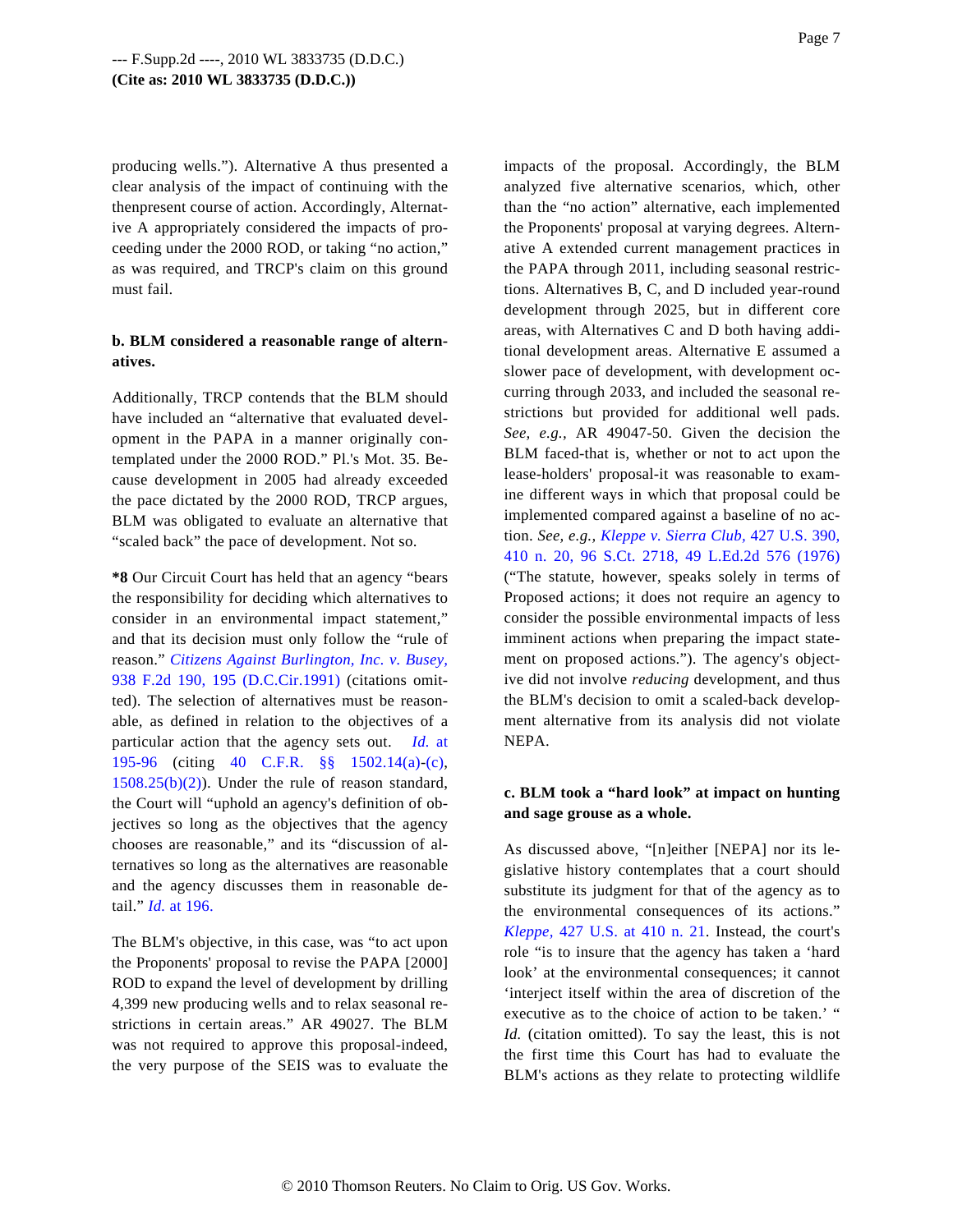in this area of the country. *See [Theodore Roosevelt](http://www.westlaw.com/Find/Default.wl?rs=dfa1.0&vr=2.0&DB=4637&FindType=Y&ReferencePositionType=S&SerialNum=2018517112&ReferencePosition=276) [Conservation Partnership v. Salazar \("TRCP"\)](http://www.westlaw.com/Find/Default.wl?rs=dfa1.0&vr=2.0&DB=4637&FindType=Y&ReferencePositionType=S&SerialNum=2018517112&ReferencePosition=276),* [605 F.Supp.2d 263, 276 \(D.D.C.2009](http://www.westlaw.com/Find/Default.wl?rs=dfa1.0&vr=2.0&DB=4637&FindType=Y&ReferencePositionType=S&SerialNum=2018517112&ReferencePosition=276)). Once again, BLM, for the following reasons, easily complied with its legal obligations set forth by Congress.

### *i. Hunting*

**\*9** TRCP argues that "nowhere does BLM analyze how continued declines in big game and sagegrouse in the PAPA (expected under all alternatives) will affect the number of hunting and related recreational activities that will continue to be afforded in around the PAPA." Pl.'s Mot. 37. In particular, plaintiff claims that the failure to inform hunters of "how the project might affect the number of hunting opportunities they might be afforded if game populations decrease or collapse," or "what the WGFD might do with regard to the issuance of permits" constitute a failure by the BLM to take a hard look at the environmental consequences of its proposed action. Pl.'s Opp'n/Reply 17. I disagree.

<span id="page-7-2"></span><span id="page-7-0"></span>In the 2008 SEIS, the BLM analyzed three sources of data for recreation-days spent hunting, including BLM data, WGFD data, and USFWS state-wide data. [FN5](#page-10-3) *See* AR 49147-49. The BLM segregated the available data and found that days spent hunting both state-wide and in the vicinity of the PAPA had been declining, but days spent hunting within the PFO Administrative Area [FN6](#page-10-4) had slightly increased.

<span id="page-7-1"></span>More importantly, however, the BLM considered the project's effect on big game as well as game birds. Indeed, it would seem impossible to analyze the ramifications of proposed development on hunting without analyzing its impact on wildlife, and particularly big game and game birds, the objects of the hunt. The 2008 SEIS contains a lengthy evaluation of the potential impact of the proposed development on wildlife generally. *See* AR 49228-49247. It discussed population and migration trends for several big game species, such as pronghorn, mule deer, and elk, and evaluated the extent to which each species' habitat coincided with the PAPA and its response to increased development thus far. For example, the BLM noted that increased well pad development was likely to displace wintering mule deer to less-developed areas, which may not be as suitable. AR 49236. The SEIS goes on to set out a detailed analysis of the potential impacts of each alternative on each form of wildlife in the PAPA. *See* AR 49405-26. Ultimately the BLM concluded that "[d]ecreased hunting opportunities are expected in the PAPA with decreased abundance of big game and upland game birds as the density of wellfield development increases." AR 48993.

In sum, the BLM's extensive discussion of wildlife, and the proposed development's effects thereon, as well as its conclusions regarding hunting, constitute a hard look that undoubtedly satisfies the requirements of NEPA.

### *ii. Sage grouse as a whole*

TRCP also claims that the BLM failed to take a hard look at the impacts on the sage grouse species (as opposed to the populations of sage grouse directly within and surrounding the PAPA), which has been classified as sensitive and is close to being endangered. *See* Pl.'s Mot. [38-39.](#page-10-5)<sup>FN/</sup> The BLM. plaintiff argues, was required by its own manual "to evaluate the potential for the 2008 ROD to hasten or otherwise contribute to the species' listing [under the Endangered Species Act]." *Id.* 40. Again, I disagree.

**\*10** While NEPA may require a "cumulative impact analysis," or an assessment of "the impact the proposed project will have in conjunction with other *projects* in the same and surrounding areas," *TRCP,* No. 09-5162, slip op. at 3 (emphasis added), it does not require an unbounded analysis of an entire *species range* as the plaintiff here contends. *Compare [Oregon Natural Res. Council v. Marsh,](http://www.westlaw.com/Find/Default.wl?rs=dfa1.0&vr=2.0&DB=506&FindType=Y&SerialNum=1995094294)* 52 F.3d [1485 \(9th Cir.1995](http://www.westlaw.com/Find/Default.wl?rs=dfa1.0&vr=2.0&DB=506&FindType=Y&SerialNum=1995094294)) (requiring cumulative impact analysis on fish from all dams in the area) *with*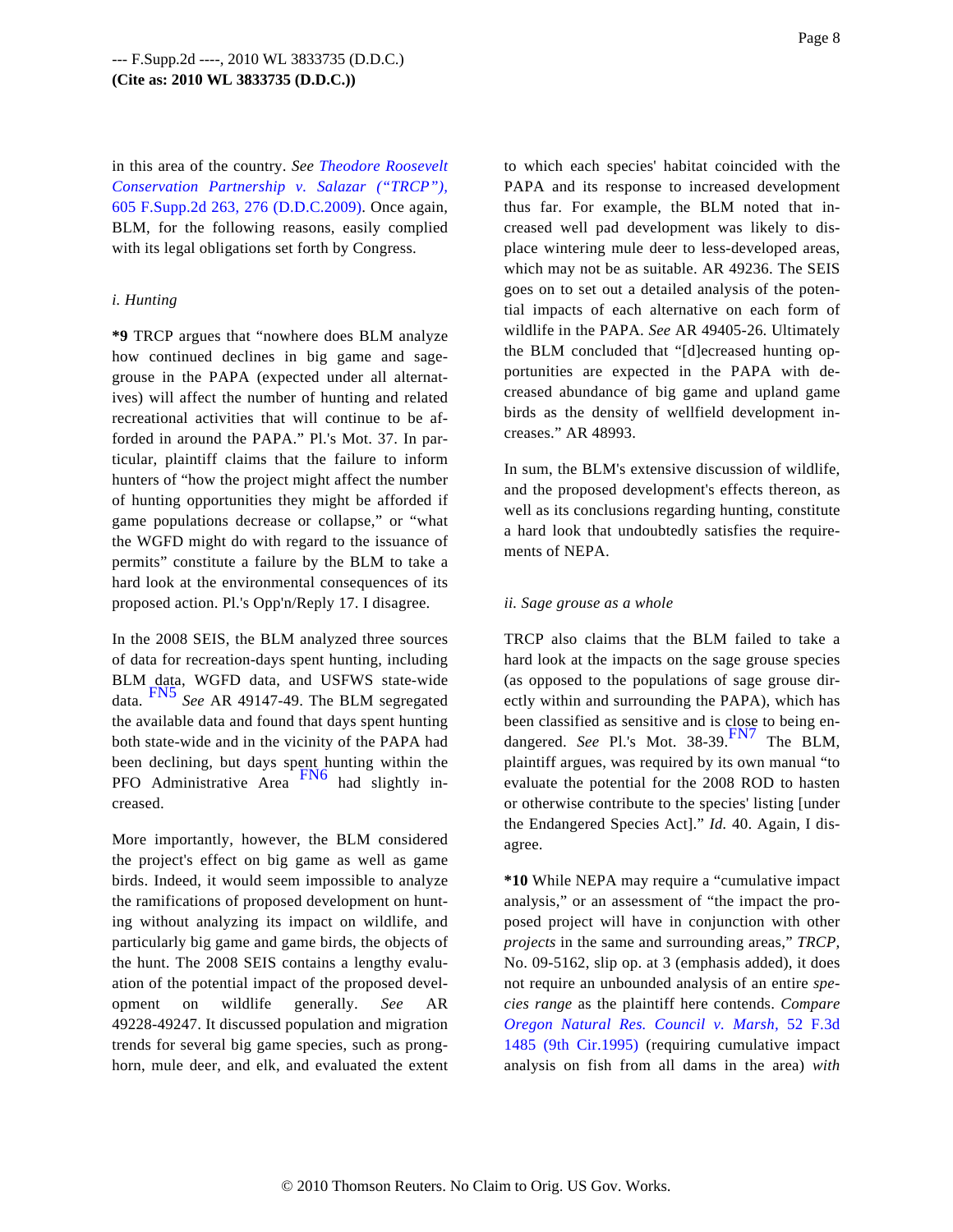*[Selkirk Conservation Alliance v. Forsgren,](http://www.westlaw.com/Find/Default.wl?rs=dfa1.0&vr=2.0&DB=506&FindType=Y&SerialNum=2003498187)* 336 [F.3d 944 \(9th Cir.200](http://www.westlaw.com/Find/Default.wl?rs=dfa1.0&vr=2.0&DB=506&FindType=Y&SerialNum=2003498187)3) (upholding limited geographic scope of grizzly bear analysis). In *Selkirk,* the Ninth Circuit held that the Forest Service's decision to limit its analysis of a project on grizzly bears to a specific geographic area satisfied NEPA, noting that the agency was "allowed to consider 'practical considerations of feasibility' in its selection of a geographic scope for an EIS." [336 F.3d at](http://www.westlaw.com/Find/Default.wl?rs=dfa1.0&vr=2.0&DB=506&FindType=Y&ReferencePositionType=S&SerialNum=2003498187&ReferencePosition=960) [960](http://www.westlaw.com/Find/Default.wl?rs=dfa1.0&vr=2.0&DB=506&FindType=Y&ReferencePositionType=S&SerialNum=2003498187&ReferencePosition=960) (quoting *[Kleppe,](http://www.westlaw.com/Find/Default.wl?rs=dfa1.0&vr=2.0&DB=780&FindType=Y&ReferencePositionType=S&SerialNum=1976142436&ReferencePosition=412)* [427 U.S. at 412\)](http://www.westlaw.com/Find/Default.wl?rs=dfa1.0&vr=2.0&DB=780&FindType=Y&ReferencePositionType=S&SerialNum=1976142436&ReferencePosition=412).

The sage grouse species range extends into 11 states and 2 Canadian provinces. *W. [Watershed](http://www.westlaw.com/Find/Default.wl?rs=dfa1.0&vr=2.0&DB=4637&FindType=Y&ReferencePositionType=S&SerialNum=2014308794&ReferencePosition=1177) [Project v. Fish and Wildlife Ser](http://www.westlaw.com/Find/Default.wl?rs=dfa1.0&vr=2.0&DB=4637&FindType=Y&ReferencePositionType=S&SerialNum=2014308794&ReferencePosition=1177)v.,* [535 F.Supp.2d](http://www.westlaw.com/Find/Default.wl?rs=dfa1.0&vr=2.0&DB=4637&FindType=Y&ReferencePositionType=S&SerialNum=2014308794&ReferencePosition=1177) [1173, 1177 \(D.Idaho 2007](http://www.westlaw.com/Find/Default.wl?rs=dfa1.0&vr=2.0&DB=4637&FindType=Y&ReferencePositionType=S&SerialNum=2014308794&ReferencePosition=1177)); *see also* Pl.'s Notice of Supplemental Authority [# 38], Ex. A at 11 (table of estimated sage grouse populations across 11 states and Canada). In this case, the BLM evaluated the project's potential impacts on sage grouse within and around the PAPA. As in *Selkirk,* I find that the BLM's decision to limit the geographic scope of its analysis is entitled to deference, and that it had no obligation to assess the impact on the sage grouse species as a whole. Thus, TRCP's claim on this ground must also fail.

Moreover, the BLM's analysis of the impacts on sage grouse within the PAPA was complete. First, the BLM took into account the fact that increased development in the PAPA was likely to have severe effects on the already-declining sage grouse population. *See, e.g .,* AR 49411-13 (discussing declines in sage grouse population and negative effects of wellfield development and associated surface disturbances); AR 49425 ("Throughout their range, greater sage-grouse have been adversely affected by habitat loss due to agriculture, energy development, rural and urban housing, and roads, as well as by habitat fragmentation from fences and powerlines.... Cumulative impact to sagebrush by the Alternatives is expected to be substantial.").

Second, the BLM did consider the comments of the FWS with respect to sage grouse. The FWS recommended greater protection of the sage grouse habitat consistent with the objectives of the 2000 Memorandum of Understanding between the BLM and the Western Association of Fish and Wildlife Agencies. AR 51279. The BLM directly responded to this comment, noting that those objectives could not be met under intensive natural gas development. AR 29784. The plaintiff suggests that because FWS has expertise in wildlife management, BLM was required to defer to FWS's comment. But that is not so. "Although an agency should consider the comments of other agencies, it does not necessarily have to defer to them when it disagrees." *[TRCP,](http://www.westlaw.com/Find/Default.wl?rs=dfa1.0&vr=2.0&DB=4637&FindType=Y&ReferencePositionType=S&SerialNum=2018517112&ReferencePosition=276)* [605 F.Supp.2d at 276](http://www.westlaw.com/Find/Default.wl?rs=dfa1.0&vr=2.0&DB=4637&FindType=Y&ReferencePositionType=S&SerialNum=2018517112&ReferencePosition=276) (quoting *[Hughes River](http://www.westlaw.com/Find/Default.wl?rs=dfa1.0&vr=2.0&DB=506&FindType=Y&ReferencePositionType=S&SerialNum=1999030903&ReferencePosition=289) [Watershed Conservancy v. Johnson](http://www.westlaw.com/Find/Default.wl?rs=dfa1.0&vr=2.0&DB=506&FindType=Y&ReferencePositionType=S&SerialNum=1999030903&ReferencePosition=289),* [165 F.3d 283](http://www.westlaw.com/Find/Default.wl?rs=dfa1.0&vr=2.0&DB=506&FindType=Y&ReferencePositionType=S&SerialNum=1999030903&ReferencePosition=289), [289 \(4th Cir.1999](http://www.westlaw.com/Find/Default.wl?rs=dfa1.0&vr=2.0&DB=506&FindType=Y&ReferencePositionType=S&SerialNum=1999030903&ReferencePosition=289))). As the defendants point out, BLM's reasoned disagreement that the sage grouse habitats could not be fully protected consistent with the existing lease rights easily satisfies NEPA's hard look requirement.

# **d. BLM's discussion of mitigation satisfies NEPA.**

**\*11** TRCP's last claim with respect to the 2008 ROD is that the BLM failed to properly acknowledge the collapse of AEM under the 2000 ROD and to include a meaningful discussion of monitoring and mitigation requirements in the 2008 SEIS. Though NEPA requires that an EIS contain a detailed description of mitigation measures "to ensure that environmental consequences have been fairly evaluated, ... it would be inconsistent with NEPA's reliance on procedural mechanisms-as opposed to substantive, result-based standards-to demand the presence of a fully developed plan that will mitigate environmental harm before an agency can act." *[Robertson,](http://www.westlaw.com/Find/Default.wl?rs=dfa1.0&vr=2.0&DB=780&FindType=Y&ReferencePositionType=S&SerialNum=1989063359&ReferencePosition=352)* [490 U.S. at 352-](http://www.westlaw.com/Find/Default.wl?rs=dfa1.0&vr=2.0&DB=780&FindType=Y&ReferencePositionType=S&SerialNum=1989063359&ReferencePosition=352)53 (citation omitted); *see also TRCP,* No. 09-5162, slip op. at 4 ("NEPA does not require agencies to discuss any particular mitigation plans they might put in place, nor does it require agencies-or third parties-to effect any.") (internal quotations omitted). Instead, an agency's discussion of mitigation measures need only be "reasonably complete." *[Robertson](http://www.westlaw.com/Find/Default.wl?rs=dfa1.0&vr=2.0&DB=780&FindType=Y&ReferencePositionType=S&SerialNum=1989063359&ReferencePosition=352),* [490 U.S. at 352](http://www.westlaw.com/Find/Default.wl?rs=dfa1.0&vr=2.0&DB=780&FindType=Y&ReferencePositionType=S&SerialNum=1989063359&ReferencePosition=352). As the defendants point out, the allegedly deficient implementation of AEM and malfunctioning of the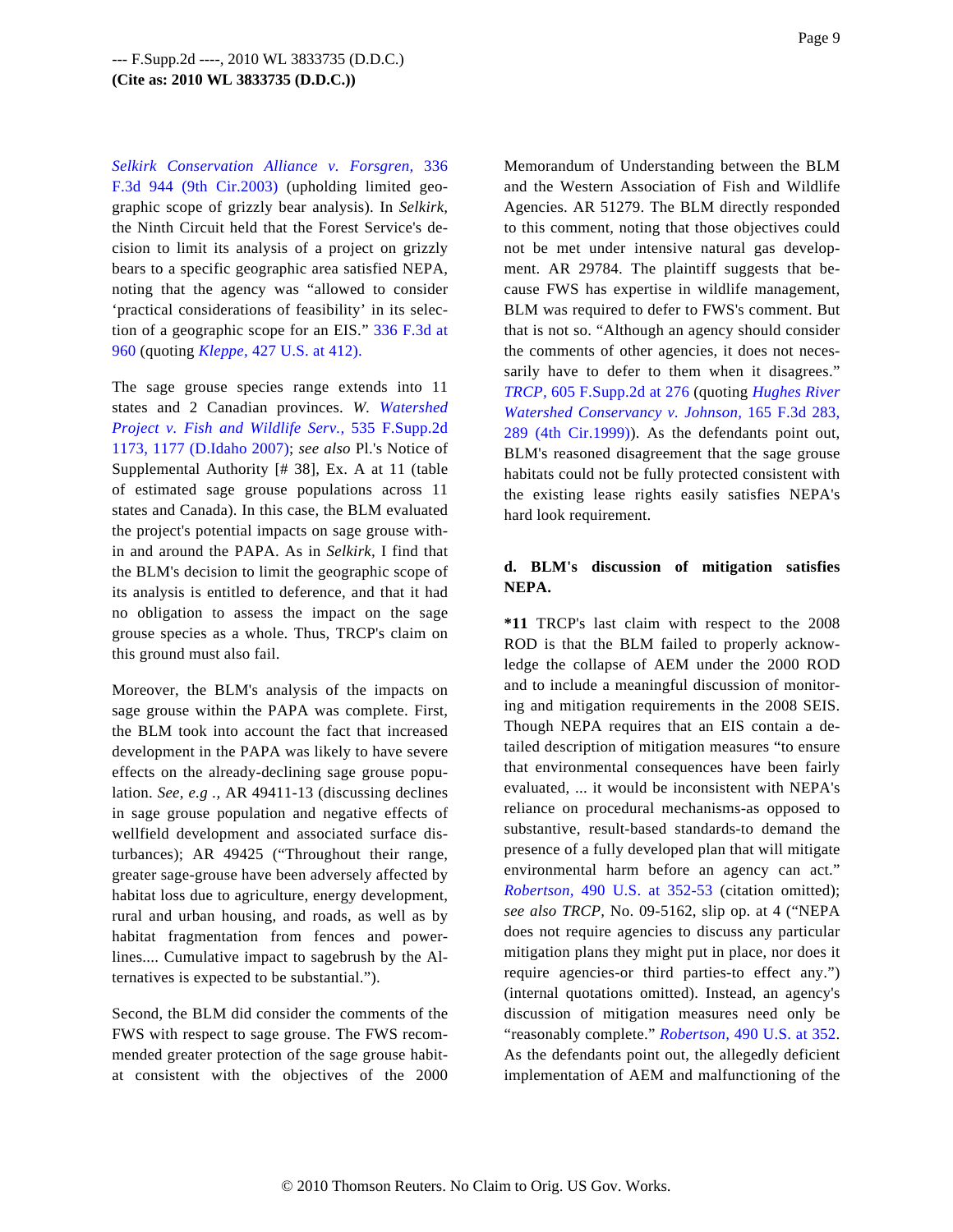PAWG under the 2000 ROD does *not* affect the BLM's otherwise detailed mitigation plans set out in the 2008 ROD. The mitigation plans the agency laid out in the SEIS are discussed above; because these plans are, at a minimum, "reasonably complete," the BLM did not violate NEPA in its discussion of mitigation.

## **C. 2000 ROD**

Finally, TRCP argues that the BLM's 2000 ROD violated both NEPA and FLMPA because AEM was never implemented, and seeks declaratory relief as to such. However, I decline to address these claims because the 2000 ROD was superseded in its entirety by the 2008 ROD, rendering these claims moot. *See* AR 48901.

<span id="page-9-1"></span>"[A] federal court is authorized only to adjudicate actual, ongoing controversies, and thus may not give opinions upon moot questions or abstract propositions, or ... declare principles or rules of law which cannot affect the matter in issue in the case before it." *[Beethoven.com LLC v. Librarian of Con](http://www.westlaw.com/Find/Default.wl?rs=dfa1.0&vr=2.0&DB=506&FindType=Y&ReferencePositionType=S&SerialNum=2005978799&ReferencePosition=950)[gress,](http://www.westlaw.com/Find/Default.wl?rs=dfa1.0&vr=2.0&DB=506&FindType=Y&ReferencePositionType=S&SerialNum=2005978799&ReferencePosition=950)* [394 F.3d 939, 950 \(D.](http://www.westlaw.com/Find/Default.wl?rs=dfa1.0&vr=2.0&DB=506&FindType=Y&ReferencePositionType=S&SerialNum=2005978799&ReferencePosition=950)C.Cir.2005) (quotations omitted). "In general a case becomes moot when the issues presented are no longer 'live' or the parties lack a legally cognizable interest in the outcome." *[Murphy v. Hunt](http://www.westlaw.com/Find/Default.wl?rs=dfa1.0&vr=2.0&DB=708&FindType=Y&SerialNum=1982109532),* [455 U.S. 478, 481](http://www.westlaw.com/Find/Default.wl?rs=dfa1.0&vr=2.0&DB=708&FindType=Y&SerialNum=1982109532), [102 S.Ct. 1181, 71 L.Ed.2d 353 \(198](http://www.westlaw.com/Find/Default.wl?rs=dfa1.0&vr=2.0&DB=708&FindType=Y&SerialNum=1982109532)2) (quotation omitted). In cases such as this, where the plaintiff seeks only declaratory relief, a question is moot unless judicial pronouncement will affect the defendant's behavior "towards the plaintiff." *[Hewitt v](http://www.westlaw.com/Find/Default.wl?rs=dfa1.0&vr=2.0&DB=708&FindType=Y&SerialNum=1987076785). [Helms,](http://www.westlaw.com/Find/Default.wl?rs=dfa1.0&vr=2.0&DB=708&FindType=Y&SerialNum=1987076785)* [482 U.S. 755, 761, 107 S.Ct. 267](http://www.westlaw.com/Find/Default.wl?rs=dfa1.0&vr=2.0&DB=708&FindType=Y&SerialNum=1987076785)2, 96 [L.Ed.2d 654 \(1987](http://www.westlaw.com/Find/Default.wl?rs=dfa1.0&vr=2.0&DB=708&FindType=Y&SerialNum=1987076785)) ("The real value of the judicial pronouncement-what makes it a proper judicial resolution of a 'case or controversy' rather than an advisory opinion-is in the settling of some dispute *which affects the behavior of the defendant towards the plaintiff* "). Accordingly, if a plaintiff disputes an already-completed action, a request for declaratory relief is moot because judicial pronouncement can no longer alter the defendant's behavior. *See Fund for Animals, Inc. v. U.S. Bureau of Land Mg-* *[mt.,](http://www.westlaw.com/Find/Default.wl?rs=dfa1.0&vr=2.0&DB=506&FindType=Y&ReferencePositionType=S&SerialNum=2009750545&ReferencePosition=18)* [460 F.3d 13, 18 \(D.C.Cir.2006](http://www.westlaw.com/Find/Default.wl?rs=dfa1.0&vr=2.0&DB=506&FindType=Y&ReferencePositionType=S&SerialNum=2009750545&ReferencePosition=18)) (holding claim that BLM memo was issued in violation of NEPA moot because memo had expired). TRCP seeks to have the Court declare that the BLM violated NEPA and FLMPA by failing to implement the mitigation procedures described in the 2000 ROD. Am. Compl. at 44. However, TRCP's claims concern a decision that has been superseded and thus ceases to have any effect. *Cf. [Fund for Animals](http://www.westlaw.com/Find/Default.wl?rs=dfa1.0&vr=2.0&DB=506&FindType=Y&ReferencePositionType=S&SerialNum=2007628738&ReferencePosition=1064), [Inc. v. Hogan](http://www.westlaw.com/Find/Default.wl?rs=dfa1.0&vr=2.0&DB=506&FindType=Y&ReferencePositionType=S&SerialNum=2007628738&ReferencePosition=1064),* [428 F.3d 1059, 1064 \(D.C.Cir.2005](http://www.westlaw.com/Find/Default.wl?rs=dfa1.0&vr=2.0&DB=506&FindType=Y&ReferencePositionType=S&SerialNum=2007628738&ReferencePosition=1064)) (finding moot claims regarding a FWS letter that was superseded in full by a belated 90-day finding). Accordingly, TRCP's claims based on the BLM's actions under the 2000 ROD are moot.

**\*12** TRCP argues that its claim is not moot because "the Court can effectuate a partial remedy." Pl.'s Opp'n/Reply 7. But both in its pleadings and at oral argument, TRCP failed to articulate what partial remedy it seeks with respect to the 2008 [ROD.](#page-10-6)<sup>FN8</sup> Instead, TRCP seeks suspension or modification of the 2008 ROD to redress the alleged wrongdoing it claims occurred in the implementation of the 2000 ROD. Thus, this Court would have to find that *both* the 2000 ROD and the 2008 ROD were unlawfully implemented before the Court can fashion the relief plaintiff seeks. However, for the reasons discussed above, I find that the BLM's adoption of the 2008 ROD lawful, leaving the Court with no remedy to address any alleged NEPA or FLMPA violations with respect to the 2000 ROD.

#### **CONCLUSION**

<span id="page-9-0"></span>For all the foregoing reasons, the plaintiff's Motion for Summary Judgment is DENIED, and the federal defendants' and defendant-intervenors' Cross Motions for Summary Judgment are GRANTED. An appropriate Order will accompany this memorandum opinion.

> [FN1.](#page-0-0) The Court has substituted Ken Salazar, the current Secretary of the Interior, for the former Secretary, Dirk Kempthorne, as a defendant in this case pursuant to Rule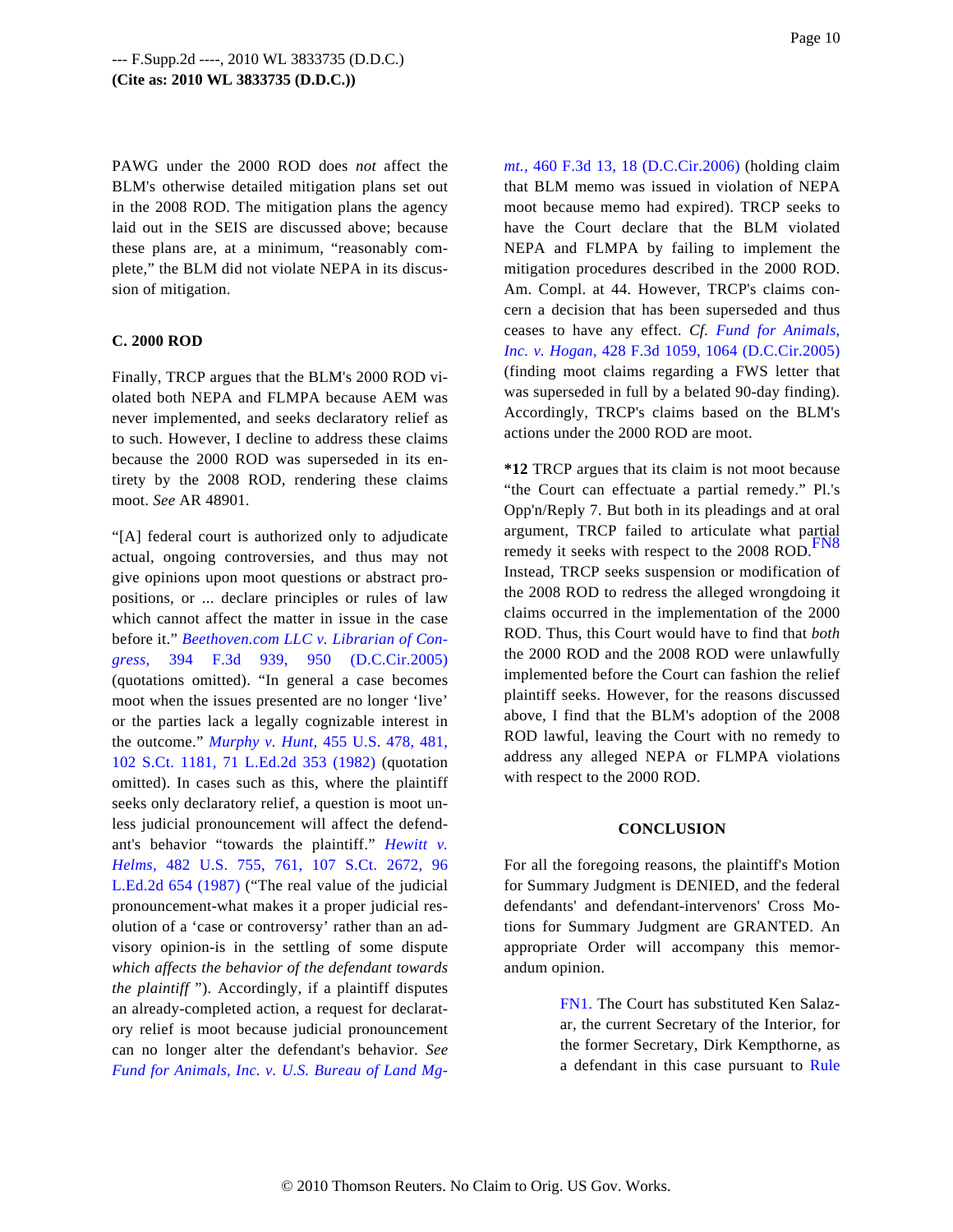[25\(d\) of the Federal Rules of Civil Proced](http://www.westlaw.com/Find/Default.wl?rs=dfa1.0&vr=2.0&DB=1004365&DocName=USFRCPR25&FindType=L)[ure](http://www.westlaw.com/Find/Default.wl?rs=dfa1.0&vr=2.0&DB=1004365&DocName=USFRCPR25&FindType=L).

<span id="page-10-0"></span>[FN2.](#page-2-0) Ultimately, however, whether or not TRCP has standing does not affect the outcome of this suit.

<span id="page-10-6"></span><span id="page-10-1"></span>[FN3.](#page-3-0) The Court recognizes, as it must, that the BLM has limited authority to impose restrictions on the natural gas leases at issue. In particular, "[t]he BLM cannot dictate the number of wells unless a limit is stipulated at the time the lease is issued. In this case, all existing leases carry no such stipulation. The leaseholder has the legal right and obligation to drill as many wells as necessary to extract the natural gas within their lease." AR 28387; *see also [Si](http://www.westlaw.com/Find/Default.wl?rs=dfa1.0&vr=2.0&DB=350&FindType=Y&ReferencePositionType=S&SerialNum=1983144959&ReferencePosition=1411)[erra Club v. Peters](http://www.westlaw.com/Find/Default.wl?rs=dfa1.0&vr=2.0&DB=350&FindType=Y&ReferencePositionType=S&SerialNum=1983144959&ReferencePosition=1411)on,* [717 F.2d 140](http://www.westlaw.com/Find/Default.wl?rs=dfa1.0&vr=2.0&DB=350&FindType=Y&ReferencePositionType=S&SerialNum=1983144959&ReferencePosition=1411)9, [1411 \(D.C.Cir.1983](http://www.westlaw.com/Find/Default.wl?rs=dfa1.0&vr=2.0&DB=350&FindType=Y&ReferencePositionType=S&SerialNum=1983144959&ReferencePosition=1411)) ("On land leased without a No Surface Occupancy Stipulation the Department *cannot* deny the permit to drill; it can only impose 'reasonable' conditions which are designed to mitigate the environmental impacts of the drilling operations.").

<span id="page-10-2"></span>[FN4.](#page-5-0) Plaintiff amended its summary judgment motion to include citations to the supplemental administrative record on March 9, 2010[# 37]. All citations to plaintiff's motion are to the amended version.

<span id="page-10-3"></span>[FN5.](#page-7-0) A "recreation-day" is "one day spent by one person recreating." AR 49147.

<span id="page-10-4"></span>[FN6.](#page-7-1) "The PAPA comprises about 21 percent (198,037 acres) of the total PFO Administrative Area (approximately 930,000 acres)." AR 49147.

<span id="page-10-5"></span>[FN7.](#page-7-2) On March 12, 2010, plaintiff "notified the Court that the U.S. Fish and Wildlife Service had concluded its 12-month review of the status of the Greater sage-grouse under the Endangered Species Act, [16 U.S.C. §§ 1531 et se](http://www.westlaw.com/Find/Default.wl?rs=dfa1.0&vr=2.0&DB=1000546&DocName=16USCAS1531&FindType=L)q. " and determined that "listing the greater sagegrouse (rangewide) is warranted, but precluded by higher priority listing actions." Pl.'s Notice of Supplemental Authority [# 38] 1 (internal quotation omitted).

[FN8.](#page-9-1) TRCP relies on two Tenth Circuit cases to support its claim. Pl.'s Opp'n/Reply 15-16 (citing *[Utah Env](http://www.westlaw.com/Find/Default.wl?rs=dfa1.0&vr=2.0&DB=506&FindType=Y&SerialNum=2015456670)'t [Cong. v. Russe](http://www.westlaw.com/Find/Default.wl?rs=dfa1.0&vr=2.0&DB=506&FindType=Y&SerialNum=2015456670)ll,* [518 F.3d 817 \(](http://www.westlaw.com/Find/Default.wl?rs=dfa1.0&vr=2.0&DB=506&FindType=Y&SerialNum=2015456670)10th [Cir.2008\)](http://www.westlaw.com/Find/Default.wl?rs=dfa1.0&vr=2.0&DB=506&FindType=Y&SerialNum=2015456670) and *[Airport Neighbors Alliance,](http://www.westlaw.com/Find/Default.wl?rs=dfa1.0&vr=2.0&DB=506&FindType=Y&SerialNum=1996167270) [Inc. v. United State](http://www.westlaw.com/Find/Default.wl?rs=dfa1.0&vr=2.0&DB=506&FindType=Y&SerialNum=1996167270)s,* [90 F.3d 426 \(10](http://www.westlaw.com/Find/Default.wl?rs=dfa1.0&vr=2.0&DB=506&FindType=Y&SerialNum=1996167270)th [Cir.1996\)\)](http://www.westlaw.com/Find/Default.wl?rs=dfa1.0&vr=2.0&DB=506&FindType=Y&SerialNum=1996167270). However, in both of those cases, an ongoing aspect of the completed agency decision at issue would continue to affect the plaintiffs. For example, in *Utah Environmental Congress,* the plaintiff challenged the Forest Service's decision to use a salt as a dust abatement mechanism. [518 F.3d at 82](http://www.westlaw.com/Find/Default.wl?rs=dfa1.0&vr=2.0&DB=506&FindType=Y&ReferencePositionType=S&SerialNum=2015456670&ReferencePosition=823)3. Although the Forest Service contracted for just one application of salt, its Environmental Assessment (EA) called for road salt application "as needed." *[Id.](http://www.westlaw.com/Find/Default.wl?rs=dfa1.0&vr=2.0&FindType=Y&SerialNum=2015456670)* [at 824.](http://www.westlaw.com/Find/Default.wl?rs=dfa1.0&vr=2.0&FindType=Y&SerialNum=2015456670) Accordingly, the Tenth Circuit found that plaintiff's claims were not moot because plaintiff was subject to continued application of road salt so long as the EA remained in effect. *[Id.](http://www.westlaw.com/Find/Default.wl?rs=dfa1.0&vr=2.0&FindType=Y&SerialNum=2015456670)* [at 825](http://www.westlaw.com/Find/Default.wl?rs=dfa1.0&vr=2.0&FindType=Y&SerialNum=2015456670). Similarly, in *Airport Neighbors Alliance,* the Tenth Circuit found that a challenge to an EA permitting expansion of an airport runway (that had been completed) was not moot because it could address "the environmental impacts resulting from the en-hanced use of the runway." [90 F.3d at 429](http://www.westlaw.com/Find/Default.wl?rs=dfa1.0&vr=2.0&DB=506&FindType=Y&ReferencePositionType=S&SerialNum=1996167270&ReferencePosition=429). I find these cases unpersuasive, however, because unlike in those cases, TRCP is no longer subject to activity authorized by the agency decision, as the agency decision at issue-the 2000 ROD-has been superseded. Instead, all current activity in the PAPA is authorized by the 2008 ROD.